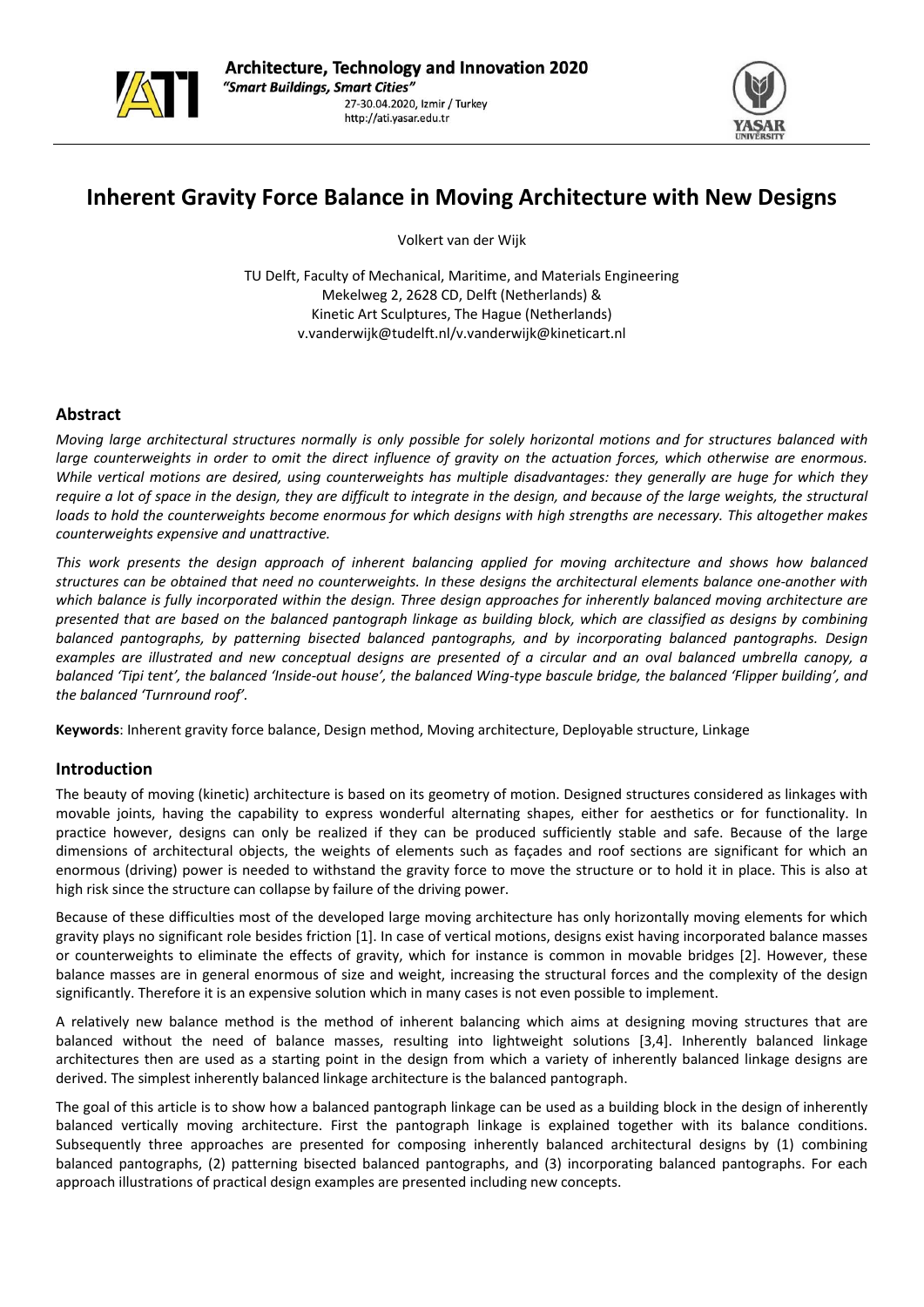## **The balanced pantograph linkage as a building block**

Figure 1 shows a pantograph linkage, which can be considered as a specific version of Sylvester's pantograph or a modified version of Scheiner's pantograph from 1603 [3,5]. It consists of the parallelogram linkage  $P_1AP_2S$  with link lengths  $a_1$  and  $a_2$ . In A there is a revolute joint between links  $AP_1$  and  $AP_2$ , in  $P_1$  there is a revolute joint between links  $P_1A$  and  $P_1S$ , in  $P_2$  there is a revolute joint between links *P2A* and *P2S*, and in *S* there is a revolute joint between links *P1S* and *P2S*. In *S* there is also a revolute joint with the fixed base about which the pantograph can move with two degrees of freedom. These motions can be observed by rotating either link *P1S* or link *P2S* about the base joint *S*. All links are considered rigid.



Figure 1: Pantograph linkage balanced with its center of mass in base joint *S* for any pose, shown for (a) the general situation and for (b) the situation when all links are mass symmetric.

Each of the four links has a mass *mi* with the mass center located at a distance *pi* from one of the link joints and at a distance *qi* normal to the line through the link joints, as illustrated in Figure 1a. The conditions for which the common center of mass (common CoM) of the four links is located precisely in joint *S* for any pose are named the force balance conditions and can be written as [3]:

| $m_1p_1 = m_2a_1 + m_3p_3$ | (1) |
|----------------------------|-----|
| $m_1q_1 = m_3q_3$          | (2) |
| $m_2p_2 = m_1a_2 + m_4p_4$ | (3) |
| $m_2q_2 = m_4q_4$          | (4) |

This means that when these conditions are fulfilled, the pantograph is gravity force balanced for any motion with a stationary common CoM in *S*.

The pantograph shown in Figure 1a is the general balanced case with mass asymmetric elements, i.e. the link CoMs are located off the line through the link joints with  $q_i \neq 0$ . The specific balanced case when all links are mass symmetric, i.e. when the link CoMs are located on the lines through the link joints with  $q_i = 0$ , is illustrated in Figure 1b. This design is a little simpler and may be preferred in practice. The shape of the pantograph links does not need to be straight, they can have any curvature or shape as long as the link CoMs are located at the balanced locations. In the next sections it will be shown how the balanced pantograph can be applied as a building block in the design of gravity force balanced moving architecture.

#### **Architectural designs by combining balanced pantographs**

Balanced pantographs can be combined in a variety of ways without losing the overall balance properties. Figure 2 shows the conceptual design of a movable balanced *Tipi tent* in two poses. It consists of three pantographs with curved links in series as a moving frame together with tent fabric to close the surfaces in between. The front and the back pantograph are supported by



Figure 2: Conceptual design of a balanced *Tipi tent* in two poses, composed of multiple pantographs in series with fabric in between.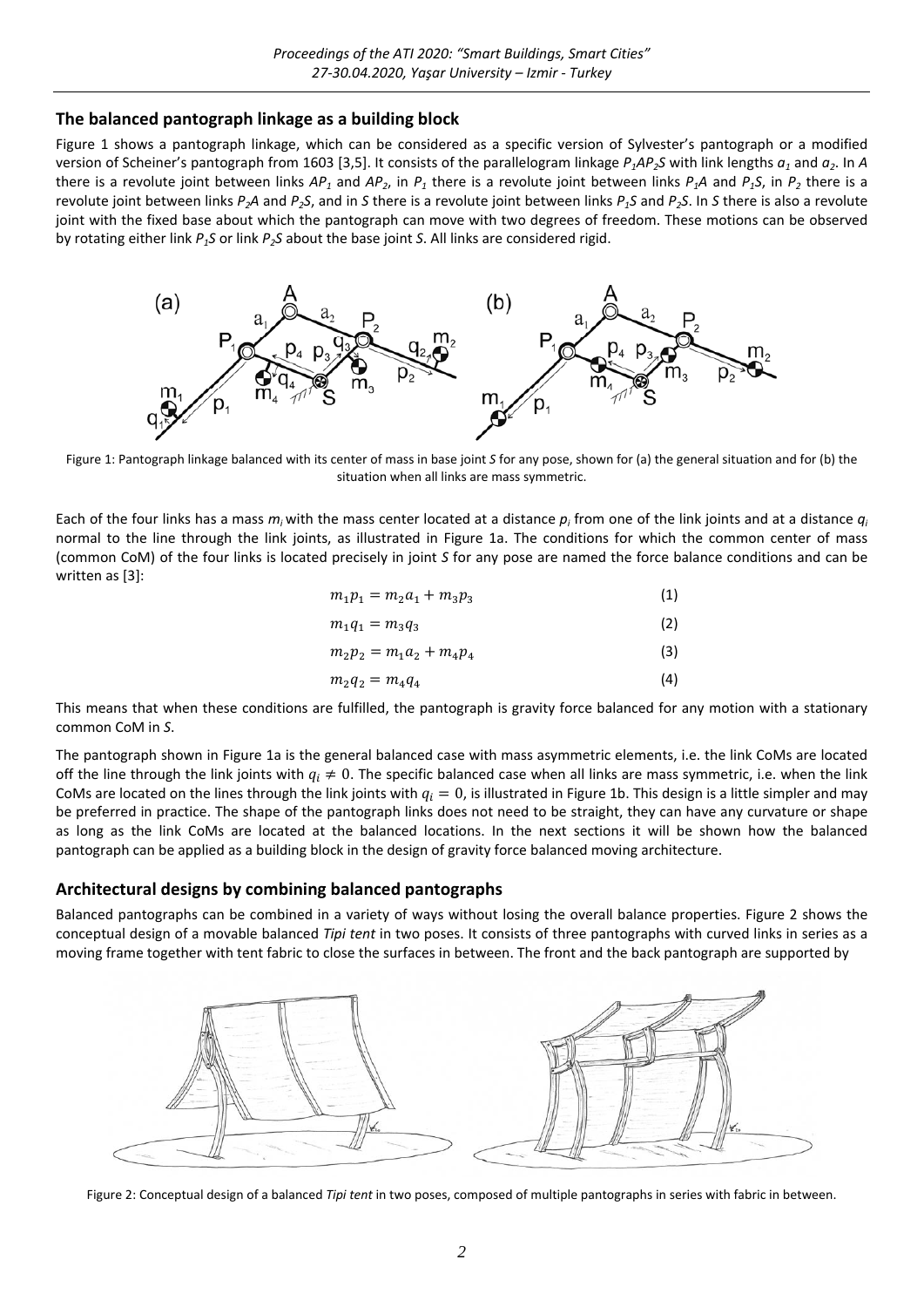curved pillars which also hold a horizontal beam that is supporting the central pantograph in the middle. The center of mass of all the movable parts is at the height of the horizontal beam for any of its poses. In principle this structure can be observed as a single pantograph as in Figure 1a but with a large depth, balanced for the conditions (1‐4) and accomplished with three harder sections for the frame with softer parts in between.

Balanced pantographs can also be combined as shown in Figure 3 in which two of them are placed oppositely and are connected with a revolute joint in *B*. In this configuration each pantograph is balanced individually for the conditions (1-4), independent of the location of *B* and of its motions. Based on this combination, Figure 4 shows the conceptual design of the *Inside‐out house*, a building where the inside and the outside become one [3]. This design allows the roof to be pulled down causing the house to open up by upwards motion of the façades for balance. Because of its inherent balance, this motion requires minimal efforts to overcome solely potential friction in the moving joints. Each side of the house can be compared to the Tipi tent in Figure 2 with the center of mass of each side located for any of its poses in the pivot *S* of the supporting pillar.



Figure 3: Inherently balanced composition by combination of two balanced pantographs placed oppositely and connected with a revolute joint in *B*. The two joints *S* are the two base pivots.



Figure 4: Conceptual design of the *Inside-out house*, a building where the inside and the outside become one. By pulling the roof down the façades move upwards for perfect balance (2011 [3]).

## **Architectural designs by patterning bisected balanced pantographs**

A balanced pantograph can be bisected along line *z* as illustrated in Figure 5, which is the line through *S* and *A* in the pantograph of Figure 1. The pantograph is divided and the motion of each side is constrained to one degree of freedom by a slider along line *z* in *A*. The two halves can be separated with an offset *d* by additional links in between, which means that joint *S* in Figure 1 is divided into two separate joints *O*. The center of mass however remains in the middle at line *z*.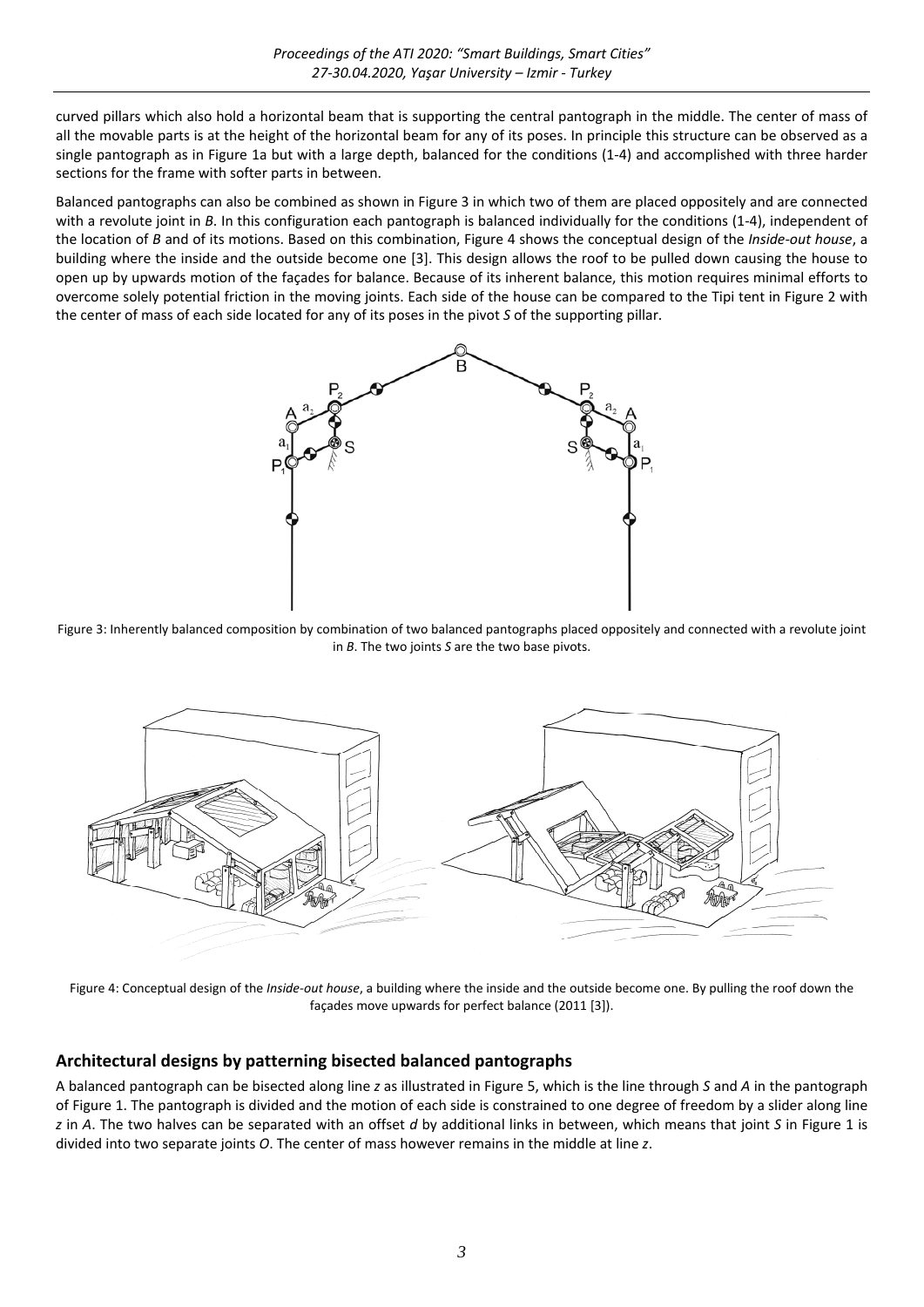

Figure 5: Bisected balanced pantograph, which is half of the balanced pantograph to be used in designing patterns of (spatially) moving balanced structures.

The bisected balanced pantograph can be applied in the design in a variety of ways. When the lengths  $a_1$  and  $a_2$  are equal then the bisected half of the balanced pantograph can be used as a building block to obtain various (spatially) balanced patterns. When  $a_1$  and  $a_2$  are unequal then patterning is only possible for specific and more complicated conditions. For simplicity only the former case will be discussed here.



Figure 6. Conceptual design of a circular balanced umbrella canopy of which the upper hub moves up and down to close and open the canopy.

Figure 6 shows a conceptual design of a large size circular balanced umbrella canopy in two poses. This type of composition was studied in detail in [5 ] and consists of 5 bisected balanced pantograph arms of Figure 5, circularly oriented about the vertical mast. Contrary to common umbrella canopy designs where the top is fixed, here the top part is the moving hub, moving up and down to close and open the canopy, respectively, while the center of all masses remains stationary at the lower fixed hub which is part of the mast. Also the weight of the fabric cover can be included, independent of hanging straight down as shown on the left side or of being rolled up as illustrated on the right side in the illustration of the opened pose.

Because of its inherent balance, independent of its size and weight it can be opened and closed with minimal effort. When closed, the canopy is very compact with the size of the fixed and moving hub determining the size of the internal space, which may be useful for storage. More knowledge about the circular pattern possibilities for circular umbrella canopy designs can be found in [5].



Figure 7: Conceptual design of an oval balanced umbrella canopy of which the elliptically shaped upper hub moves up and down to close and open the canopy.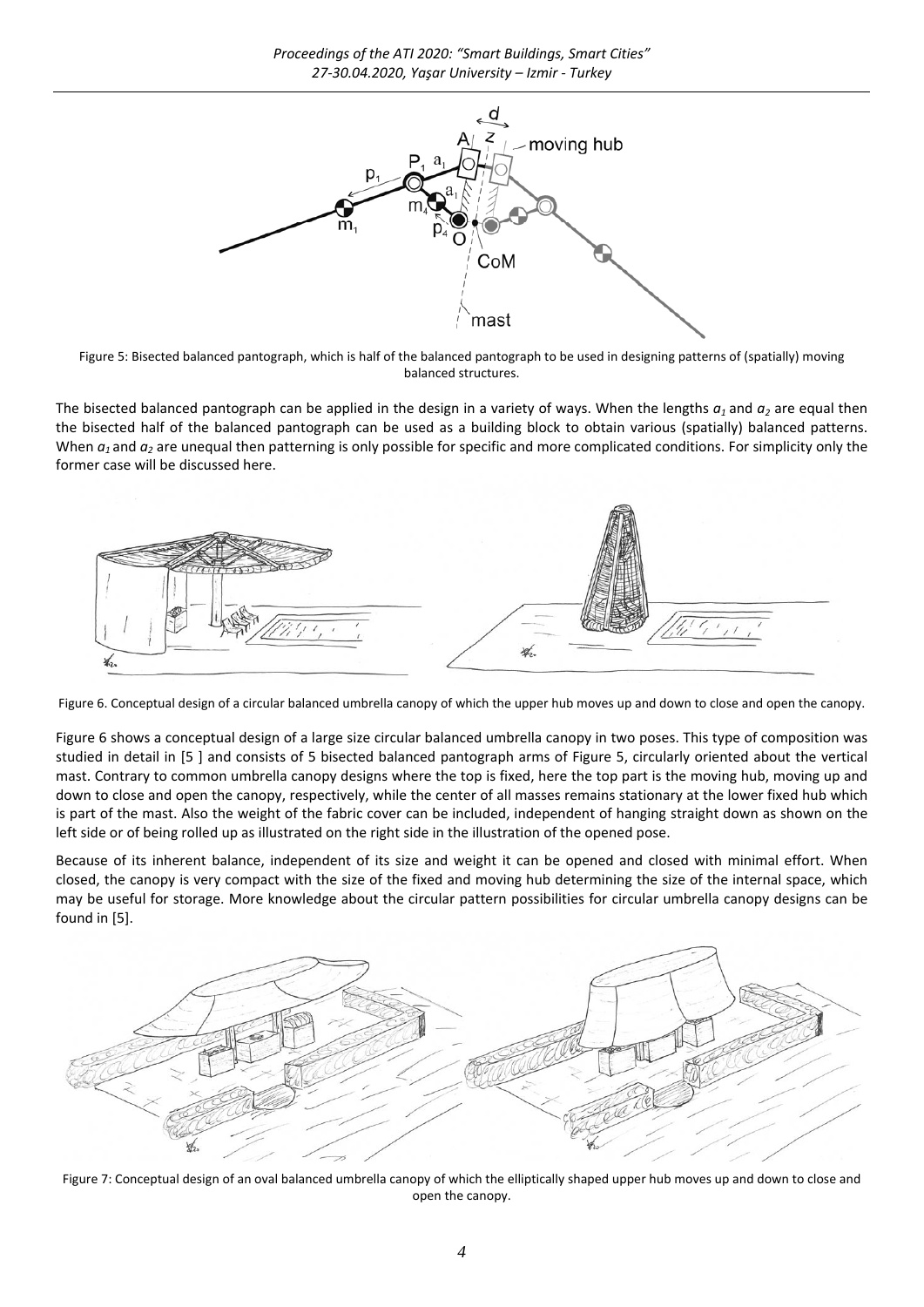Bisected balanced pantograph arms can also be composed in an elliptical pattern as illustrated in the conceptual design of an oval balanced umbrella canopy in Figure 7. Here the top is a large elliptically shaped moving hub, which moves up and down for closing and opening, respectively, similarly as the canopy in Figure 6. The fixed hub has the same size and shape and is sup‐ ported by two masts. The number of bisected balanced pantograph arms in this design is not fixed, it is illustrated for 6 arms, 3 symmetrically placed on each side, but there can be more as well. The oval shape allows the umbrella canopy to cover a larger elongated area as compared to the circular umbrella canopy. This can be practical for instance to shade an outside buffet.



Figure 8: Gravity balanced retractable structures based on a single bisected balanced pantograph arm. In (a) there is one main architectural element while in (b) both links are applied as architectural elements.

Just a single bisected balanced pantograph can already be used to obtain gravity balanced designs. In Figure 8 it is illustrated how the bisected balanced pantograph arm of Figure 5 can be applied as a retractable structure. Since the structure is not a complete balanced pantograph the center of mass does not remain stationary, however it moves solely horizontally staying at the same height as *O* and therefore it is gravity balanced for all motions.

Figure 8a shows a design where link  $OP_1$  is considered to hold the main architectural element  $AP_1$ , while Figure 8b shows a design where both links are main architectural elements. The design in Figure 8a was used for the concept of the *Wing‐type bascule bridge* shown in Figure 9, a movable bridge balanced without counterweight. In this specific design the bridge is not perfectly balanced since it moves a little downwards when opening which is in order to compromise with the load of the wind. The actuation of the bridge consists of driving the slider in *A* up and down along its straight vertical path.



Figure 9: Conceptual design of the *Wing‐type bascule bridge* which is balanced without counterweight (2012 [3])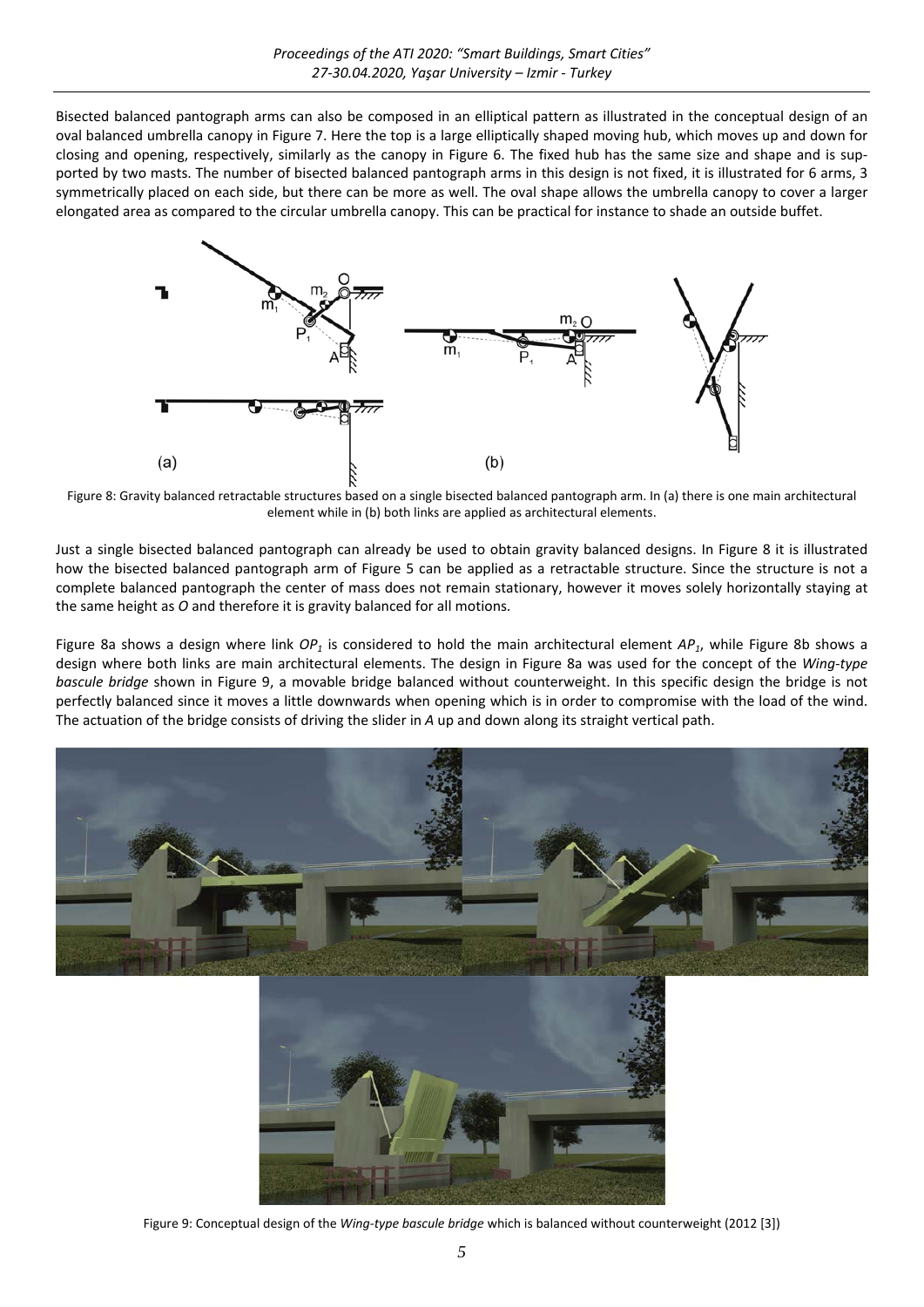Two Wing‐type bridges can be combined in a pattern as illustrated in Figure 10 where they together form one large balanced movable bridge. Also they can be patterned as illustrated in Figure 11, which in fact is comparable with the full illustration in Figure 5. The advantage of the designs in Figure 11 with respect to the designs in Figures 8‐10 is that they do not generate bending moments on the base pillars since their centers of mass remains stationary also in the horizontal direction. The design in Figure 11b shows the possibility for a slope where both sides of the bridge move asymmetrically for force balance.



Figure 10: Mechanism of the *Double Wing‐type bascule bridge* of two oppositely placed single balanced Wing‐type bascule bridges.



Figure 11: Mechanism of a balanced *Double Wing‐type bascule bridge* with both wings on a central pillar which therefore does not experience any bending moments. Shown for (a) a horizontal road and (b) a road on a slope.

Although the mechanisms in Figures 8, 10, and 11 were explained in the context of balanced movable Wing‐type bridges, they of course can also be imagined as being any other balanced retractable architectural structure.

#### **Architectural designs by incorporating balanced pantographs**

A third approach in this article for composing inherently balanced designs is by incorporating balanced pantographs. Various mechanisms can be found which include one or more parallelograms that can be transformed into pantographs and therefore have potential for an inherently balanced design. For instance the Peaucellier‐Lipkin straight‐line linkage consists of a parallelogram that can be transformed into the pantograph of Figure 1b as shown in Figure 12a [7]. In this linkage joints  $B_0$  and *B1* are pivots with the fixed base and when moved as illustrated in Figure 13, point *S* traces a perfectly straight horizontal path. This motion can be seen as that the pantograph is being carried by the three other links. For straight‐line motion the conditions  $a_1=a_2$ ,  $l_5=l_6$ , and  $l_7=|B_0B_1|$  must hold, which allows the size of the parallelogram to be altered independently from the size of the three carrying links.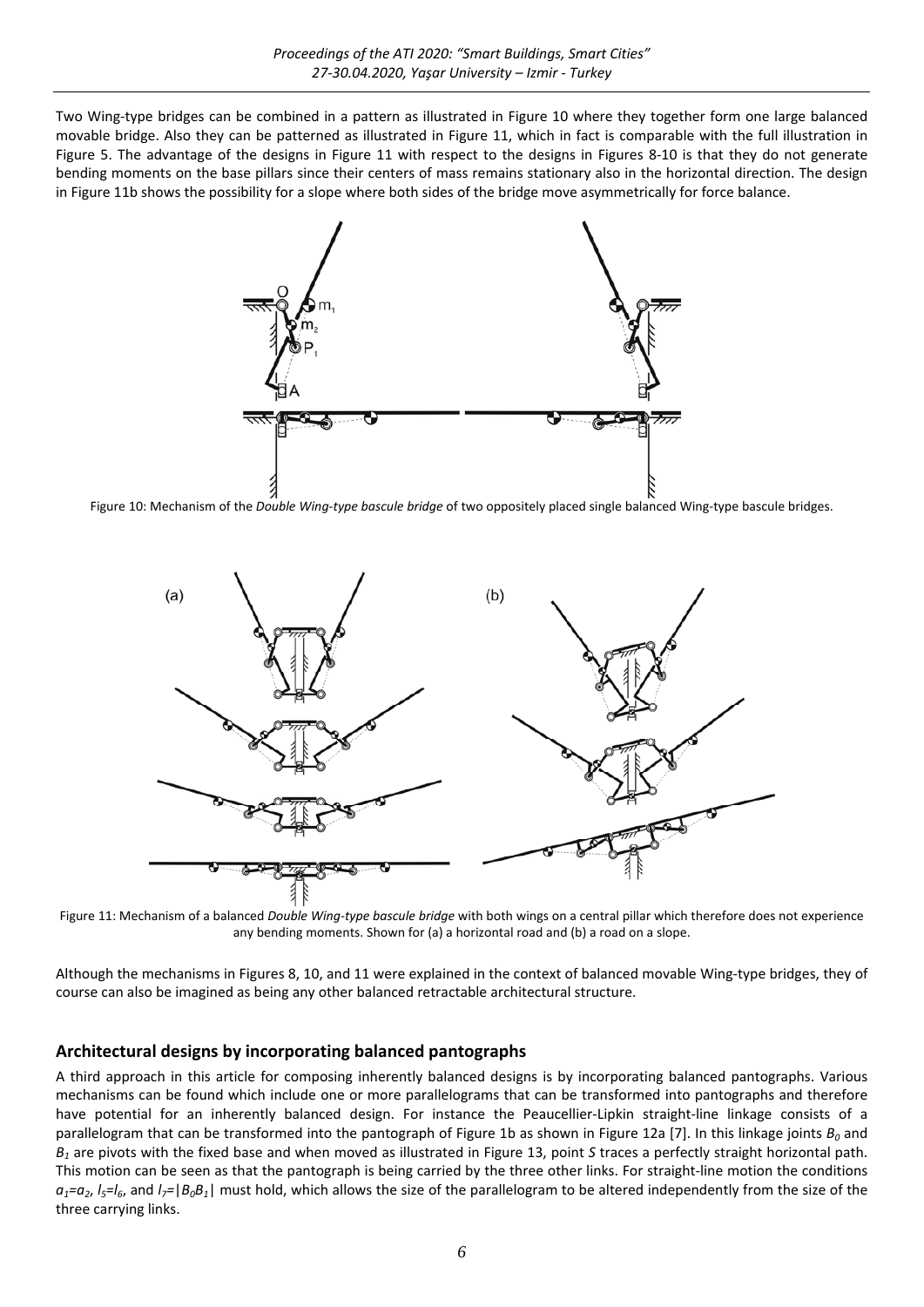

Figure 12: a) Balanced linkage based on the Peaucellier‐Lipkin straight‐line mechanism with the center of all moving masses in point S, which solely moves horizontally by means of an incorporated balanced pantograph with two virtual links; b) Equivalent mass model.

There are a variety of ways to balance the Peaucellier‐Lipkin straight‐line linkage among which the approach of balancing the linkage with respect to the point tracing the straight horizontal line [7]. Special and new here is the situation that in the design the straight line does not need to be traced physically, for which links  $P_1S$  and  $P_2S$  can be eliminated and then solely exist virtually. This results in very interesting possibilities for a balanced architectural design.

The conditions for which the new linkage in Figure 12a is gravity force balanced can be derived from [7] as:

$$
m_1 p_1 = (m_2 + m_6^b + m_7^b) a_1 \tag{5}
$$

$$
m_2 p_2 = (m_1 + m_5^b + m_7^b) a_2 \tag{6}
$$

with equivalent masses  $m_5^b = m_5 \frac{e_5}{h}$  $\frac{e_5}{l_5}$ ,  $m_6^b = m_6 \frac{e_6}{l_6}$  $\frac{e_6}{l_6}$  , and  $m_7^b = m_7 \frac{e_7}{l_7}$  $\frac{57}{l_7}$ . Figure 12b shows an explanation of these equivalent masses with which the moving masses of links *B0P1*, *B0P2*, and *B1A* are included in the joints of the pantograph and are included in the balance conditions of the pantograph. The mass of each of the three links is modelled with two equivalent masses of which the second parts  $m_5^a=m_5-m_5^b$ ,  $m_6^a=m_6-m_6^b$ , and  $m_7^a=m_7-m_7^b$  are located stationary in the base pivots.



Figure 13: Gravity balanced linkage of Figure 12a for two poses left of the central pose to illustrate its motion.

Figure 14 shows the conceptual design of the *Flipper building* which is composed of two sections that are based on the balanced linkage in Figures 12 and 13. In this design the roof segments need to be significantly large or extended as compared to the supporting links, which is advantageous. Essentially the two roof segments balance mainly one another for which the influence of the mass of the supporting links on the design is marginal. As can be observed, this design allows a rather outstanding range of motion, from fully covering a large inner space to being deployed far away to the outside, yet shadowing a large outside space.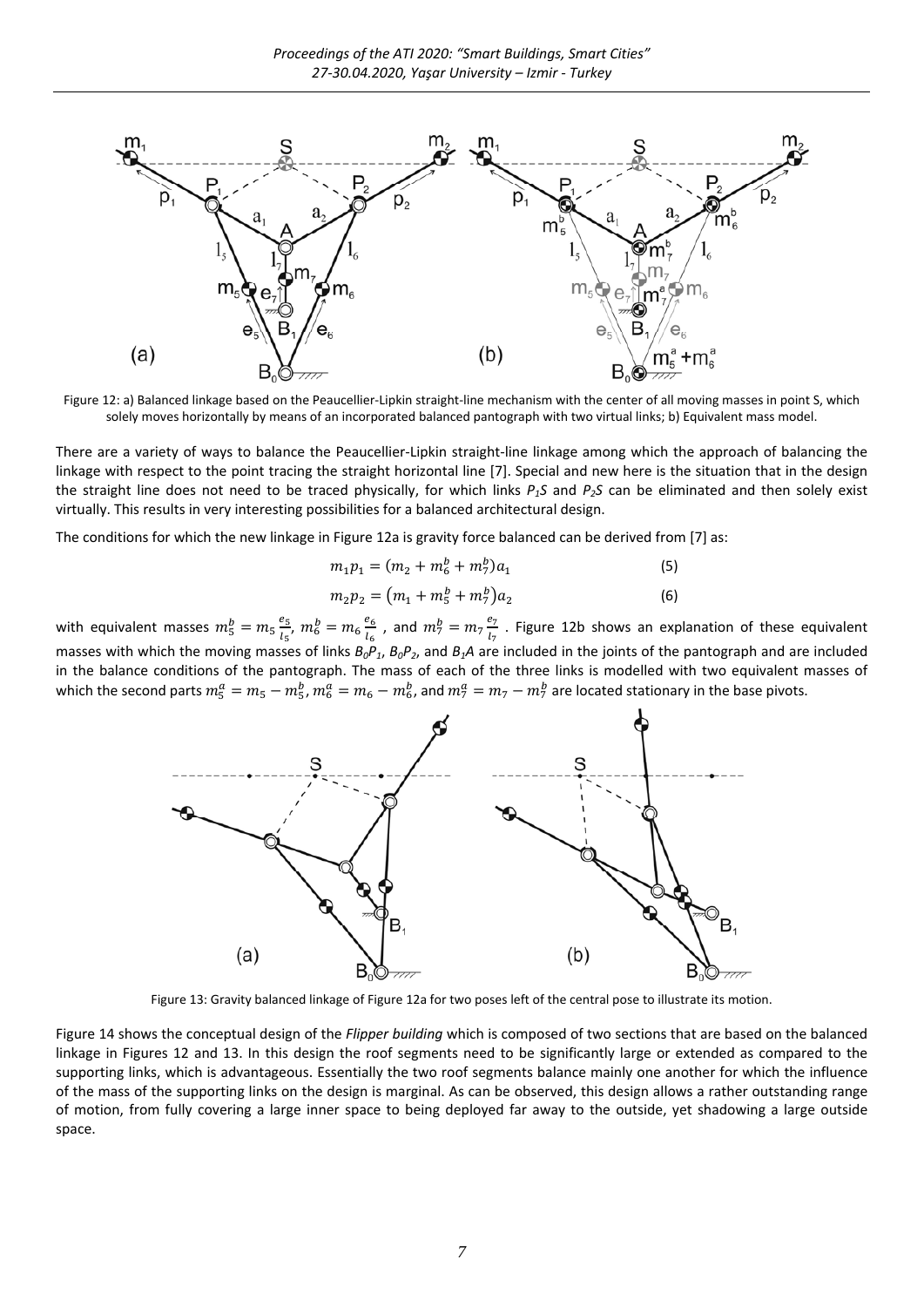

Figure 14: Conceptual design of the balanced *Flipper building* of which the roof can cover and uncover a large area in a spectacular way with a rather outstanding range of motion and deployability.

Another straight‐line mechanism that is well‐known is the Chebyshev linkage shown in Figure 15a [8]. It consists of the two links  $A_0A_1$  and  $A_2A_3$  with equal length ( $I_1=I_3$ ) and a link  $A_1A_2$  with half the length of the base link  $A_3A_0$  ( $I_4=2I_2$ ). For the condition that *l1:l2=5:2,* point *S* halfway link *A1A2* traces an approximate straight line. In Figure 15b it is illustrated that this linkage has two pantographs as a geometrical basis which are combined in a configuration known as Burmester's focal linkage with *f* as focal point [8]. The Chebyshev linkage is composed of links aligned with these pantographs. In this case the pantographs are only used as a graphical tool for synthesis since in the real design in Figure 15a no mass of a pantograph link is directly present. The force balance condition for which the center of the moving mass of the linkage in Figure 15a is in point *S* for any motion can be written as:

$$
(m_1^b - m_2 - m_3^b) \frac{l_2}{2} + m_2 e_2 = 0 \tag{7}
$$

with  $m_1^b = m_1 \frac{e_1}{l_1}$  $\frac{e_1}{l_1}$  and  $m_3^b = m_3 \frac{e_3}{l_3}$  $\frac{c_3}{l_3}$ .



Figure 15: (a) Balanced Chebyshev approximate straight‐line mechanism and (b) its geometrical basis with two pantographs in a composition known as Burmester's focal linkage.

Figure 16 shows the conceptual design of the balanced *Turnround roof* that is based on the linkage in Figure 15a. The roof is shown with a wave‐shaped design, however it can have many other shapes as well. Beautiful of this concept is that the roof can move in an approximately balanced way from a perfect horizontal pose to a perfect vertical pose on either the left or the right side, exhibiting a significant balanced rotation of 180 degrees in total. This makes the design a façade and roof in one.

During motion, the center of mass in *S* moves slightly up with a maximum of 0.24% relative to base link *A3A0* at about halfway the horizontal pose and both vertical poses. Since in these three poses the center of mass in *S* is at the lowest heights, these three poses are very stable with the mass helping to stabilize. This means, on the other hand, that some effort is needed to keep the roof in all other poses in between, although this effort is significantly small.